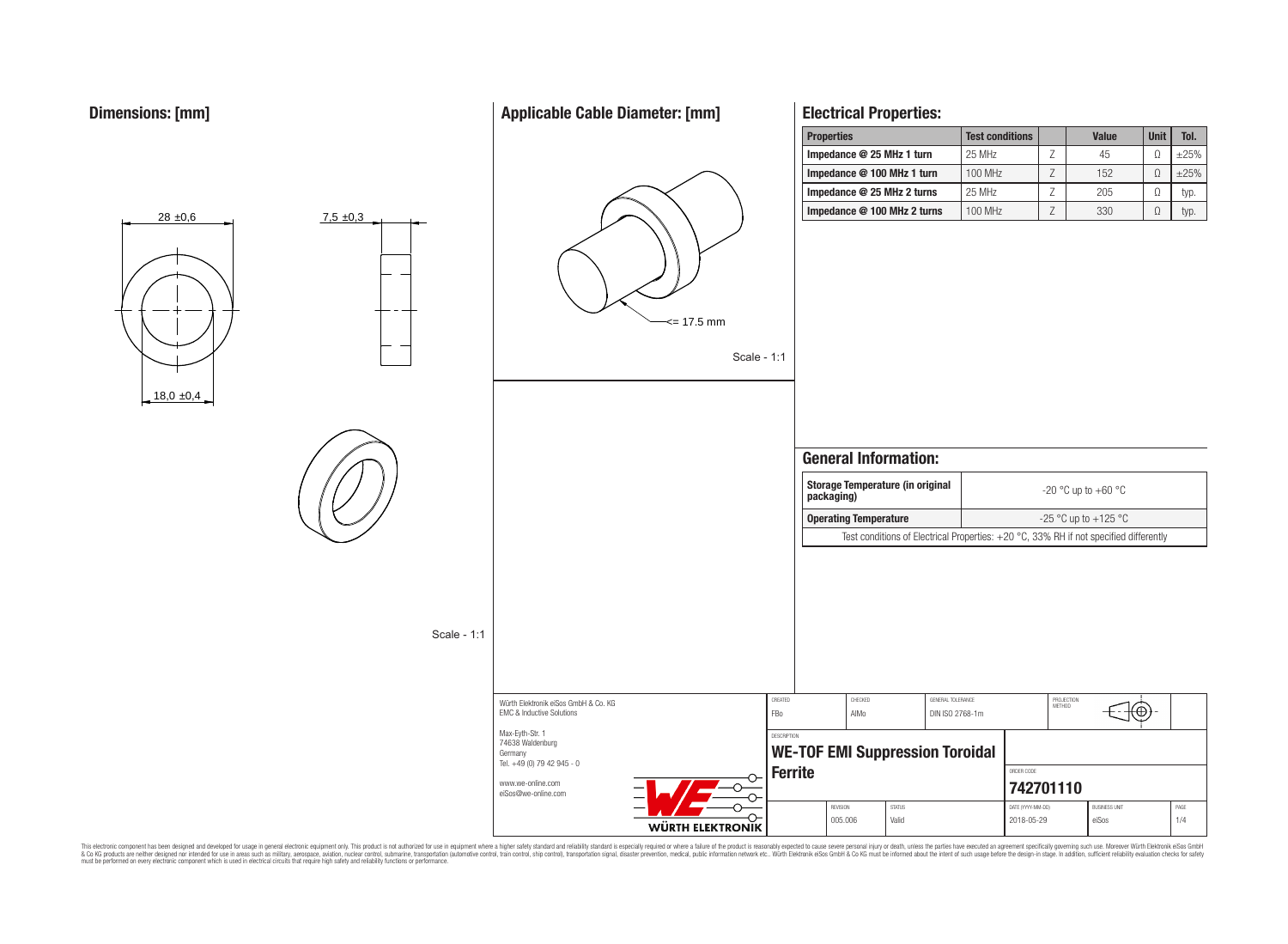| <b>Properties</b>           |              | <b>Value</b> | <b>Unit</b>    | Tol. |  |  |  |  |  |
|-----------------------------|--------------|--------------|----------------|------|--|--|--|--|--|
| <b>Cable Diameter Max.</b>  |              | 17.5         | mm             |      |  |  |  |  |  |
| <b>Material</b>             |              | 3 W 800      |                |      |  |  |  |  |  |
| <b>Initial Permeability</b> | $\mu_i$      | 800          |                | typ. |  |  |  |  |  |
| <b>Curie Temperature</b>    | $\cap$<br>٠. | 140          | $\circ$ $\cap$ | typ. |  |  |  |  |  |
| <b>Test Cable</b>           |              | AWG26        |                |      |  |  |  |  |  |
| <b>Test Cable Length</b>    |              | 165          | mm             |      |  |  |  |  |  |

**General Properties: Typical Impedance Characteristics:**



This electronic component has been designed and developed for usage in general electronic equipment only. This product is not authorized for subserved requipment where a higher selection equipment where a higher selection

Germany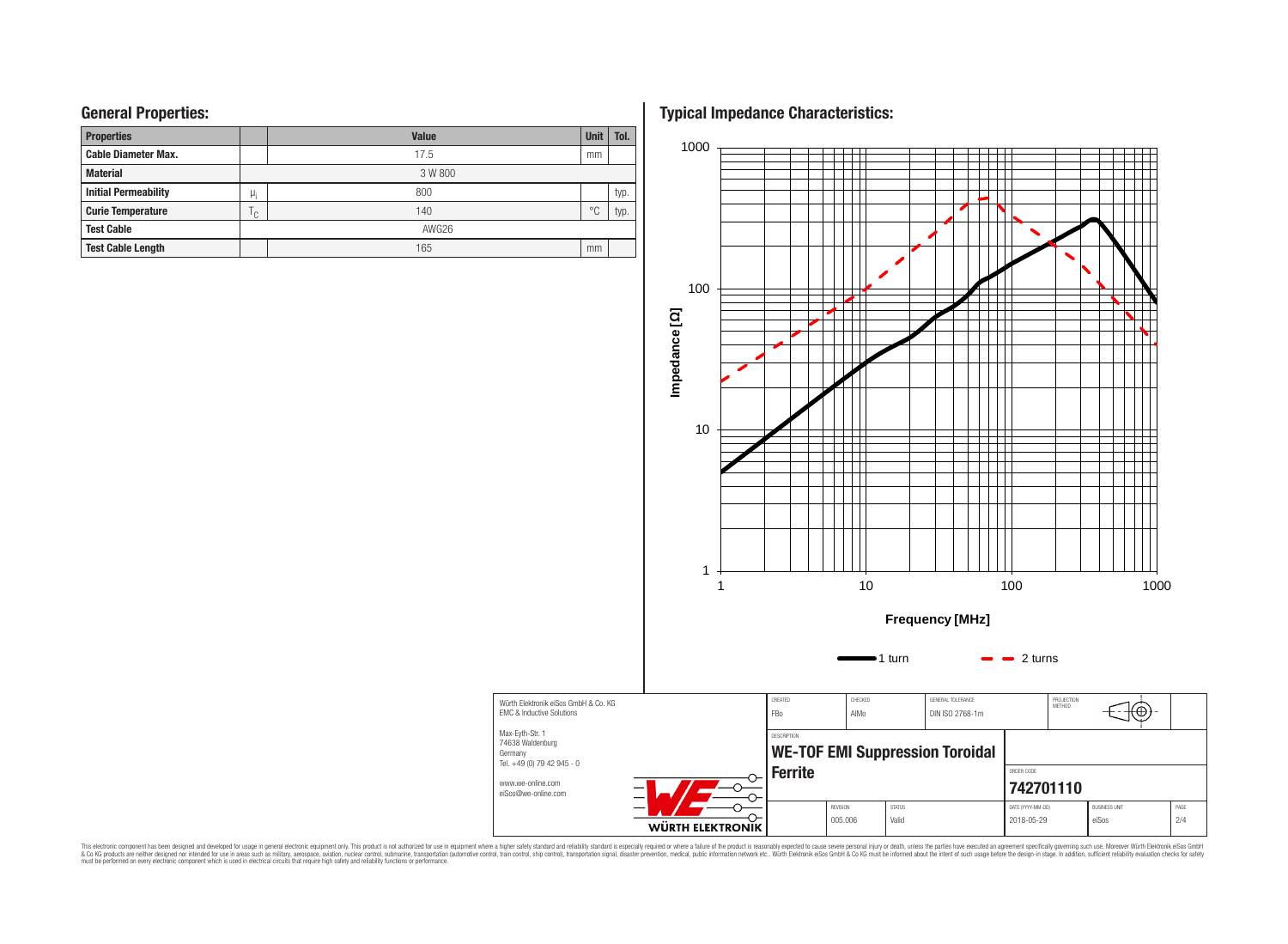# **Cautions and Warnings:**

# **The following conditions apply to all goods within the product series of WE-TOF of Würth Elektronik eiSos GmbH & Co. KG:**

## **General:**

All recommendations according to the general technical specifications of the data sheet have to be complied with.

The usage and operation of the product within ambient conditions, which probably alloy or harm the component surface, has to be avoided.

If the product is molded in costumer applications, the molding material might shrink during and after hardening. The product is exposed to the pressure of the molding material with the effect that the ferrite body is possibly damaged by this pressure and so the electrical as well as the mechanical characteristics are endangered to be affected. After the molding material is cured, the ferrite body of the product have to be checked if any reduced electrical or mechanical functions or destructions have occurred.

The responsibility for the applicability of customer specific products and use in a particular customer design is always within the authority of the customer. All technical specifications for standard products do also apply to customer specific products. Cleaning agents that are used to clean the customer application might damage or change the characteristics of the component or body.

The usage in acidly as well as salted environment can be the reason for oxide (rust) at the surface of the ferrite body, damage or changes at the characteristics of the material. The acidly or salted environment could have a negative effect on the long turn function of the product.

Direct mechanical impact to the product shall be prevented as the ferrite material of the ferrite body could flake or in the worst case it could break.

## **Product specific:**

Follow all instructions mentioned in the data sheet, especially:

• Violation of the technical product specifications such as exceeding the maximal outer diameter of the cable will void the warranty.

The general and product specific cautions comply with the state of the scientific and technical knowledge and are believed to be accurate and reliable; however, no responsibility is assumed for inaccuracies or incompleteness.

| Würth Elektronik eiSos GmbH & Co. KG<br><b>EMC &amp; Inductive Solutions</b> |                  | CREATED<br><b>FBo</b> | CHECKED<br>AIMo            |                                                       | GENERAL TOLERANCE<br>DIN ISO 2768-1m |                                 | PROJECTION<br><b>METHOD</b> | ⊥t⊕⊬                          |             |
|------------------------------------------------------------------------------|------------------|-----------------------|----------------------------|-------------------------------------------------------|--------------------------------------|---------------------------------|-----------------------------|-------------------------------|-------------|
| Max-Eyth-Str. 1<br>74638 Waldenburg<br>Germany<br>Tel. +49 (0) 79 42 945 - 0 |                  |                       |                            | DESCRIPTION<br><b>WE-TOF EMI Suppression Toroidal</b> |                                      |                                 |                             |                               |             |
| www.we-online.com<br>eiSos@we-online.com                                     | <b>Ferrite</b>   |                       |                            |                                                       | ORDER CODE<br>742701110              |                                 |                             |                               |             |
|                                                                              | WÜRTH ELEKTRONIK |                       | <b>REVISION</b><br>005.006 | <b>STATUS</b><br>Valid                                |                                      | DATE (YYYY-MM-DD)<br>2018-05-29 |                             | <b>BUSINESS UNIT</b><br>eiSos | PAGE<br>3/4 |

This electronic component has been designed and developed for usage in general electronic equipment only. This product is not authorized for use in equipment where a higher safety standard and reliability standard is espec & Ook product a label and the membed of the seasuch as marked and as which such a membed and the such assume that income in the seasuch and the simulation and the such assume that include to the such a membed and the such